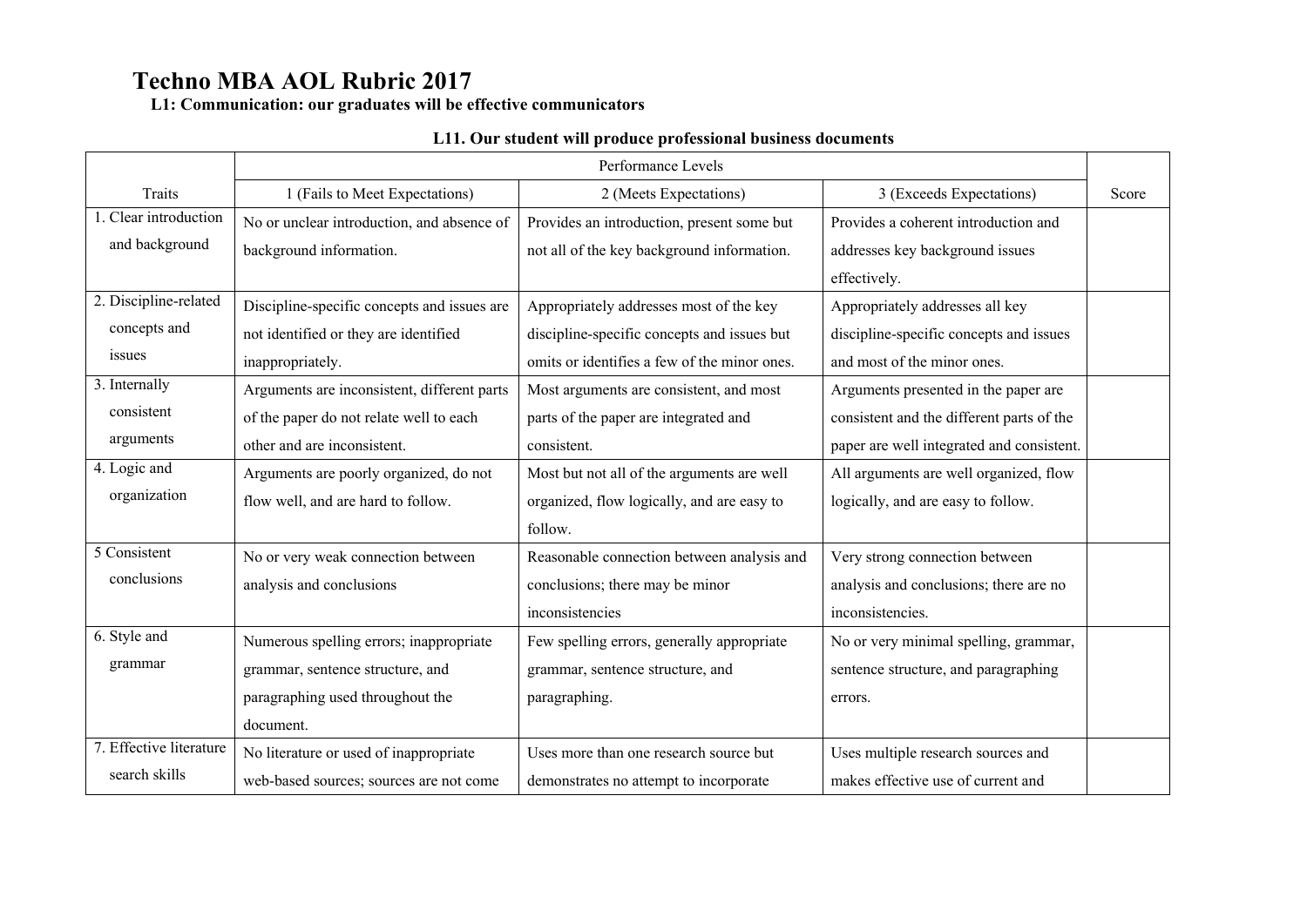|              | from professional literature; sources are  | current information; most sources are          | reliable information; sources are         |
|--------------|--------------------------------------------|------------------------------------------------|-------------------------------------------|
|              | not current and/or relevant.               | authoritative or come from professional        | authoritative or come from the            |
|              |                                            | literature; sources are generally current and  | professional literature; includes current |
|              |                                            | relevant.                                      | relevant sources.                         |
| 8. Documents | No or inconsistent references; evidence of | Generally includes appropriate citations       | Includes appropriate citations within     |
| sources      | plagiarism.                                | within the document and lists references at    | the documents and lists references that   |
|              |                                            | the end of the documents; references are       | include full bibliographic information    |
|              |                                            | generally usable but may not contain the full  | for each citation in the document;        |
|              |                                            | bibliographic information; citations and       | citations and references are consistent   |
|              |                                            | references are generally consistent throughout | throughout the document.                  |
|              |                                            | the documents                                  |                                           |

## **L12: Our students will deliver effective presentation accompanied with proper media technology**

|                   | Performance Levels                     |                                                                                            |                                             |       |  |
|-------------------|----------------------------------------|--------------------------------------------------------------------------------------------|---------------------------------------------|-------|--|
| Traits            | 1 (Fails to Meet Expectations)         | 2 (Meets Expectations)                                                                     | 3 (Exceeds Expectations)                    | Score |  |
| Organization      | No opening statement or irrelevant     | Has opening statement relevant to topic,                                                   | Has a clear opening statement that catches  |       |  |
|                   | statement; Loses focus more than once; | and gives outline of speech; mostly                                                        | audience's interest and gives overview;     |       |  |
|                   | does not manage time effectively.      | organized with some transitions; allows                                                    | stays focused throughout. Has transition    |       |  |
|                   |                                        | enough time to deliver speech, although it<br>statement, ties sections together; effective |                                             |       |  |
|                   |                                        | could have been better edited                                                              | time management.                            |       |  |
| Quality of slides | Sloppy and/or unprofessional; may be   | Readable, professional, appropriate                                                        | Readable, professional, imaginative and/or  |       |  |
|                   | difficult to read; many slides are     | number                                                                                     | high quality (without being a distraction). |       |  |
|                   | superfluous.                           |                                                                                            |                                             |       |  |
| Voice quality     | Demonstrates one or more of the        | Can easily understand; appropriate pace                                                    | Excellent delivery; conversational,         |       |  |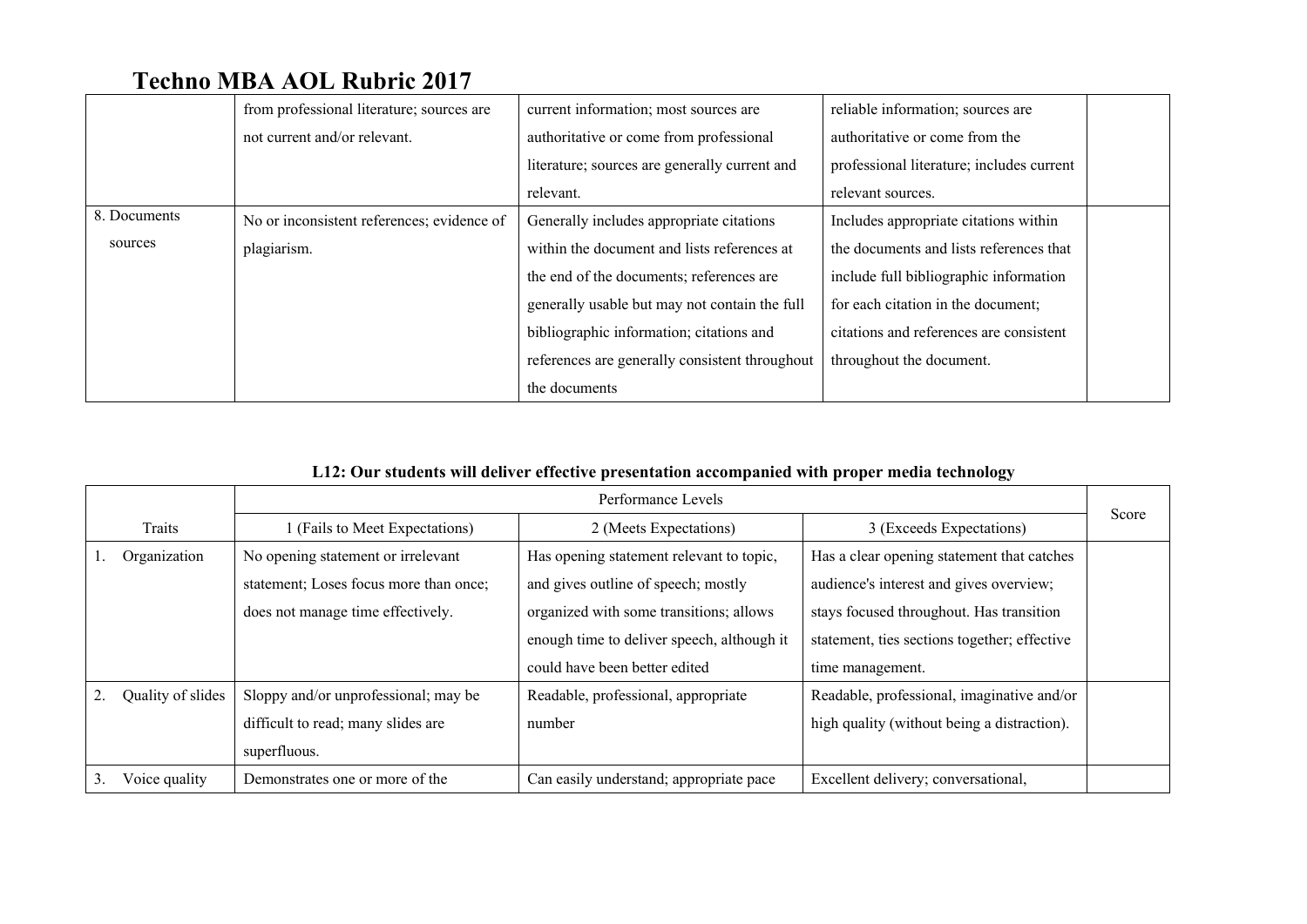| and pace              | following: mumbling, too soft, too loud,    | and volume; delivery is mostly clear and    | modulates voice, projects enthusiasm,      |
|-----------------------|---------------------------------------------|---------------------------------------------|--------------------------------------------|
|                       | too fast, too slow, "umms."                 | natural                                     | interest, confidence.                      |
| Mannerisms<br>4.      | Demonstrates one or more distracting        | No distracting mannerisms. Decent           | Uses body language effectively (and        |
|                       | mannerisms, which may include bad           | posture.                                    | naturally) to maintain audience's interest |
|                       | posture, shifting feet, etc.                |                                             |                                            |
| Professionalism<br>5. | Makes excuses for the presentation; word    | Treats audience profession-ally, word       | Treats audience professionally; confident, |
|                       | choice is not appropriate for audience;     | choice is acceptable (does not use slang);  | shows command of topic                     |
|                       | inappropriately informal, does not stay "in | keeps nervousness under control             |                                            |
|                       | role."                                      |                                             |                                            |
| Use of<br>6.          | Relies heavily on slides or notes; makes    | Looks at slides to keep on track with       | Slides are use effortlessly to enhance     |
| media/rapport         | little eye contact; inappropriate number of | presentation; appropriate number of slides; | speech; speech could be effectively        |
| with audience         | slides (too many or too few).               | maintains eye contact most of the time.     | delivered without them; perfect eye        |
|                       |                                             |                                             | contact.                                   |
| Ability to<br>7.      | Cannot address basic questions.             | Can address most questions with correct     | Answers all questions with relevant,       |
| answer                |                                             | information                                 | correct information; speaks confidently.   |
| questions.            |                                             |                                             |                                            |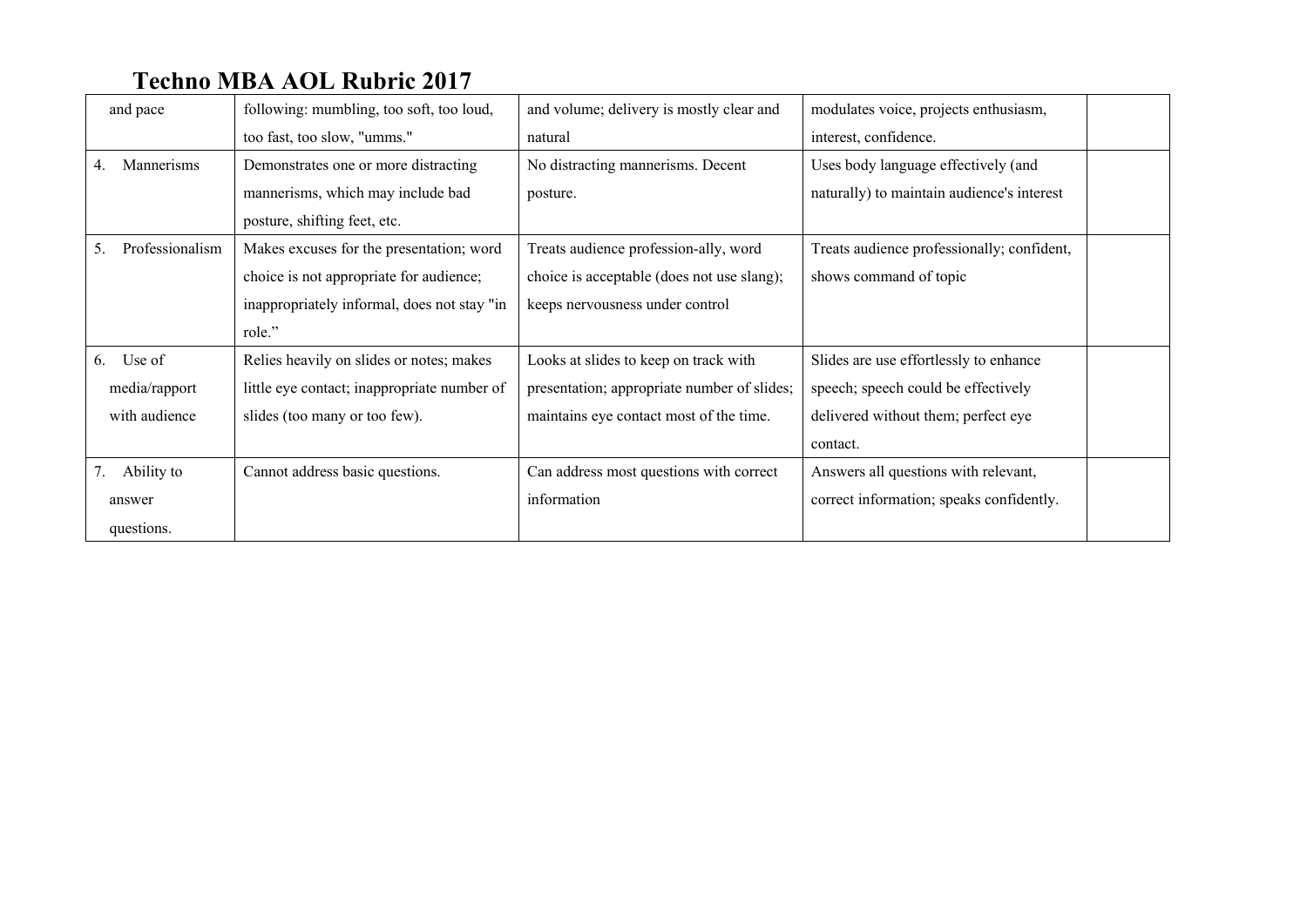**L2. Leadership and teamwork: Our graduates will use team building and high-performance management behaviors to lead a team task successfully.**

|                         |                                            | Performance Levels                       |                                               | Score |
|-------------------------|--------------------------------------------|------------------------------------------|-----------------------------------------------|-------|
| Traits                  | 1 (Fails to Meet Expectations)             | 2 (Meets Expectations)                   | 3 (Exceeds Expectations)                      |       |
| Confidence              | Gives an impression of reluctance or       | Looks comfortable and confident in       | Uses strong verbal and non verbal             |       |
|                         | uncertainty about exercising leadership    | exercising leadership duties             | behavior to convey authority and concern      |       |
|                         |                                            |                                          |                                               |       |
| 2.<br>Balance           | Focuses exclusively on task to be          | Balances the need for task               | Assigns tasks to members whose unique         |       |
| between task and        | accomplished without regard to the people  | accomplishment with the needs of         | talents contribute directly to the task. Uses |       |
| interpersonal           | or focuses exclusively on interpersonal    | individuals in the group.                | positive reinforcement. Delegates as          |       |
| relations               | relations without regard to task           |                                          | needed.                                       |       |
|                         |                                            |                                          |                                               |       |
| Ability to listen<br>3. | Asks for ideas or suggestions but neglects | Listens actively and shows understanding | Provides summary of important                 |       |
|                         | to consider them.                          | by paraphrasing or by acknowledging and  | discussions at regular intervals              |       |
|                         |                                            | building on others' ideas.               |                                               |       |
| Stays on track<br>4.    | Lets the group ramble or stray off track   | Keeps group on track by managing time,   | Develops and adheres to a calendar of         |       |
|                         | too much, or keeps the group so rigidly on | providing coaching or guidance, or       | activities and/or checklists.                 |       |
|                         | track that relevant issues or concerns are | resolving differences as needed.         |                                               |       |
|                         | ignored                                    | Intervenes when tasks are not moving     |                                               |       |
|                         |                                            | toward goals                             |                                               |       |
| 5.<br>Agenda            | Has an incomplete or vague agenda for the  | Has a clear agenda for the group         | Circulates a prepared agenda in advance       |       |
|                         | group                                      |                                          |                                               |       |

## **L21. Out students will have high-performance leadership skill**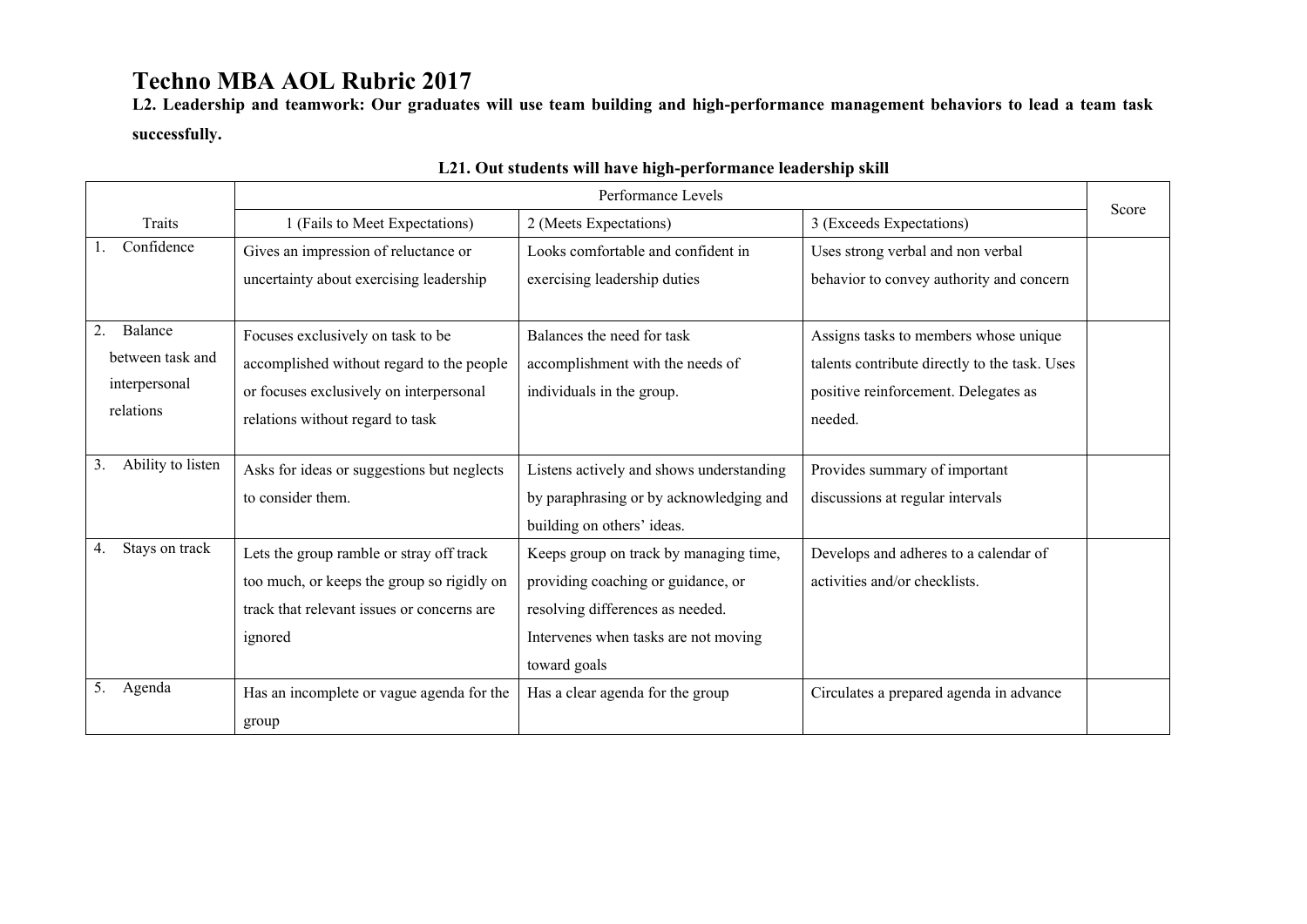|                      | Performance Levels                        |                                            |                                             |       |  |  |
|----------------------|-------------------------------------------|--------------------------------------------|---------------------------------------------|-------|--|--|
| Traits               | 1 (Fails to Meet Expectations)            | 2 (Meets Expectations)                     | 3 (Exceeds Expectations)                    | Score |  |  |
| Commitment           | Seems reluctant to engage fully in        | Consistently demonstrates commitment to    | Follows up on ideas and suggestions from    |       |  |  |
|                      | discussions and task assignments          | the project by being prepared for each     | previous meetings and reports findings to   |       |  |  |
|                      |                                           | group meeting                              | the group                                   |       |  |  |
| Balance<br>2.        | Focuses exclusively on task to be         | Balances the need for task complishment    | Volunteers to assist others and shares      |       |  |  |
| between task and     | accomplished without regard to team       | with the needs of individuals in the group | information openly                          |       |  |  |
| interpersonal        | member or focuses exclusively on          |                                            |                                             |       |  |  |
| relations            | interpersonal relations without regard to |                                            |                                             |       |  |  |
|                      | task                                      |                                            |                                             |       |  |  |
| Contributions<br>3.  | Does not offer ideas or suggestions that  | Frequently offers helpful ideas or         | Listens actively and shows understanding    |       |  |  |
|                      | contribute to problem solving             | suggestions                                | by paraphrasing or by acknowledging and     |       |  |  |
|                      |                                           |                                            | building on others' ideas                   |       |  |  |
| Stays on track<br>4. | Takes the group off track by initiating   | Introduces suggestions and ideas that are  | Uses tact and diplomacy to alert group that |       |  |  |
|                      | conversations or discussions unrelated to | relevant to the task                       | focus has strayed from the task at hand     |       |  |  |
|                      | the task                                  |                                            |                                             |       |  |  |

#### **L22. Our students will know how to build a team successfully**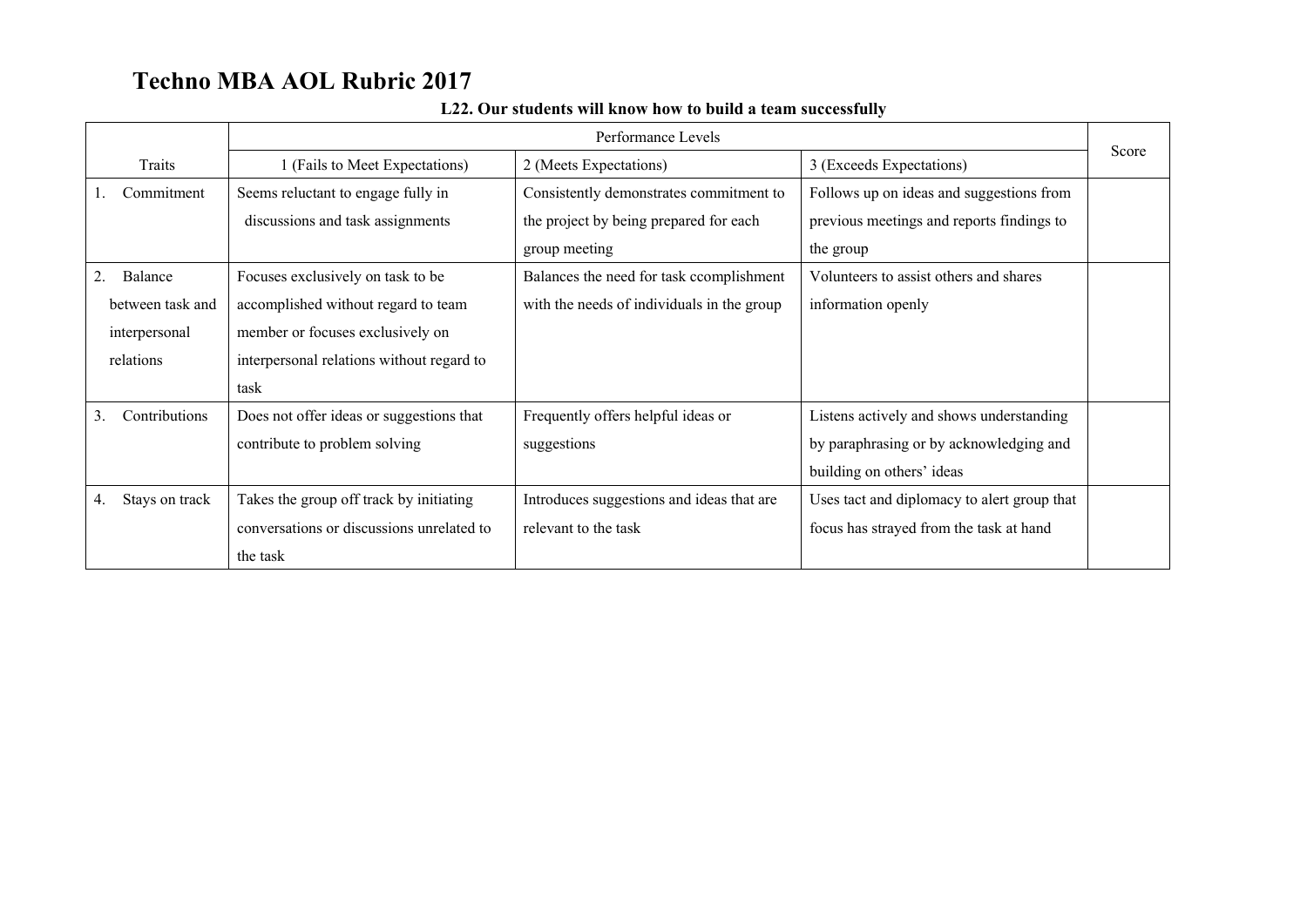**L3. Global Perspective: Our graduates will have a global perspective.**

#### **L31. Our student will define global business issues and relate these to emerging business opportunities**

|                      |                                              | Performance Levels                          |                                           |       |  |  |  |
|----------------------|----------------------------------------------|---------------------------------------------|-------------------------------------------|-------|--|--|--|
| Traits               | 1 (Fails to Meet Expectations)               | 2 (Meets Expectations)                      | 3 (Exceeds Expectations)                  | Score |  |  |  |
| 1. Identification of | No or incomplete identification of some or   | Some identification of most of the relevant | Clear and detailed identification of      |       |  |  |  |
| global issues        | all of the following relevant global issues: | issues                                      | relevant issues                           |       |  |  |  |
|                      | economic, cultural, legal, demographic       |                                             |                                           |       |  |  |  |
|                      |                                              |                                             |                                           |       |  |  |  |
| 2. Analysis of       | No analysis of impact of relevant global     | Some analysis of impact of global issues;   | Clear, accurate and detailed analysis of  |       |  |  |  |
| global issues        | issues; erroneous analysis of impact         | some inaccuracies in analysis               | impact of relevant global issues          |       |  |  |  |
|                      |                                              |                                             |                                           |       |  |  |  |
| 3. Application of    | No application of analysis to specific       | Some application of analysis to specific    | Clear application of analysis to global   |       |  |  |  |
| analysis to global   | global business situation; incorrect         | global business situation, weak             | business situation; valid conclusions and |       |  |  |  |
| business situation   | conclusions or recommendations made.         | conclusions or recommendations made         | good recommendations given                |       |  |  |  |
|                      |                                              |                                             |                                           |       |  |  |  |
| 4. Cultural          | Fails to adjust for cultural differences     | Some consideration given to cultural        | Extensive consideration given to cultural |       |  |  |  |
| differences          |                                              | differences                                 | differences, including appropriate        |       |  |  |  |
|                      |                                              |                                             | modification of communication             |       |  |  |  |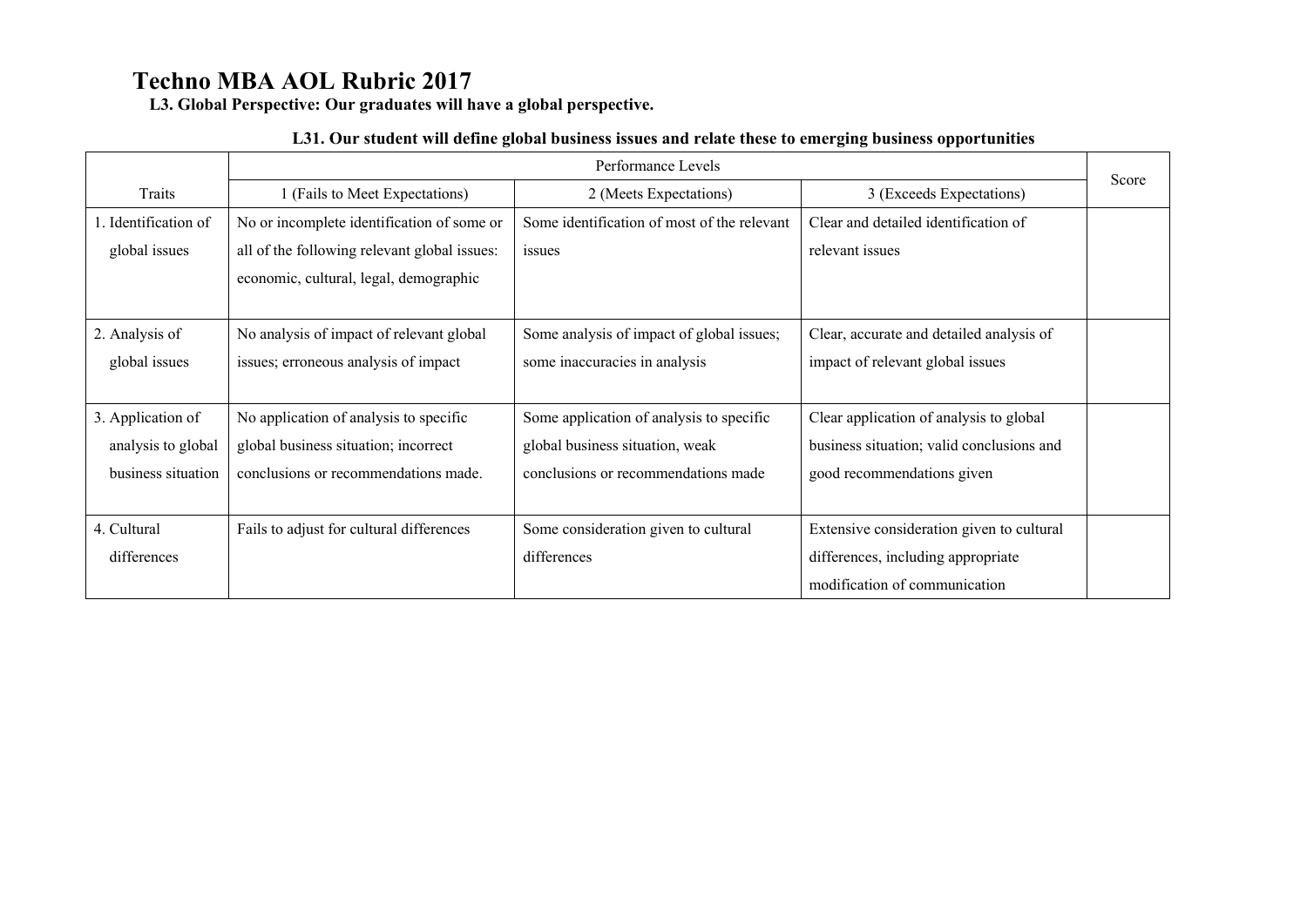|                  |                                            | Performance Levels                         |                                            |       |  |  |
|------------------|--------------------------------------------|--------------------------------------------|--------------------------------------------|-------|--|--|
| Traits           | 1 (Fails to Meet Expectations)             | 2 (Meets Expectations)                     | 3 (Exceeds Expectations)                   | Score |  |  |
| 1. Knowledge     | A few of the required elements             | Some of the required elements (vocabulary, | Most of the required elements (vocabulary, |       |  |  |
|                  | (vocabulary, structures, and/or cultural   | structures, and/or cultural                | structure, and/or cultural context) are    |       |  |  |
|                  | context) are complete and correct.         | context) are complete and correct.         | complete and correct.                      |       |  |  |
|                  |                                            |                                            |                                            |       |  |  |
| 2. Comprehension | The response shows little understanding of | The response shows some understanding      | The response for the most part shows       |       |  |  |
|                  | main ideas and/or details                  | of main ideas and details.                 | understanding of main ideas and most       |       |  |  |
|                  |                                            |                                            | details.                                   |       |  |  |
| 3. Communication | The communication skills and strategies    | The communication skills and strategies    | The communication skills and strategies    |       |  |  |
|                  | are minimally evident, appropriate, and/or | are somewhat complete, appropriate and/or  | are mostly complete, appropriate and       |       |  |  |
|                  | correct.                                   | correct.                                   | correct.                                   |       |  |  |
|                  |                                            |                                            |                                            |       |  |  |

#### **L32. Our students will have command of business English or other language of major global market**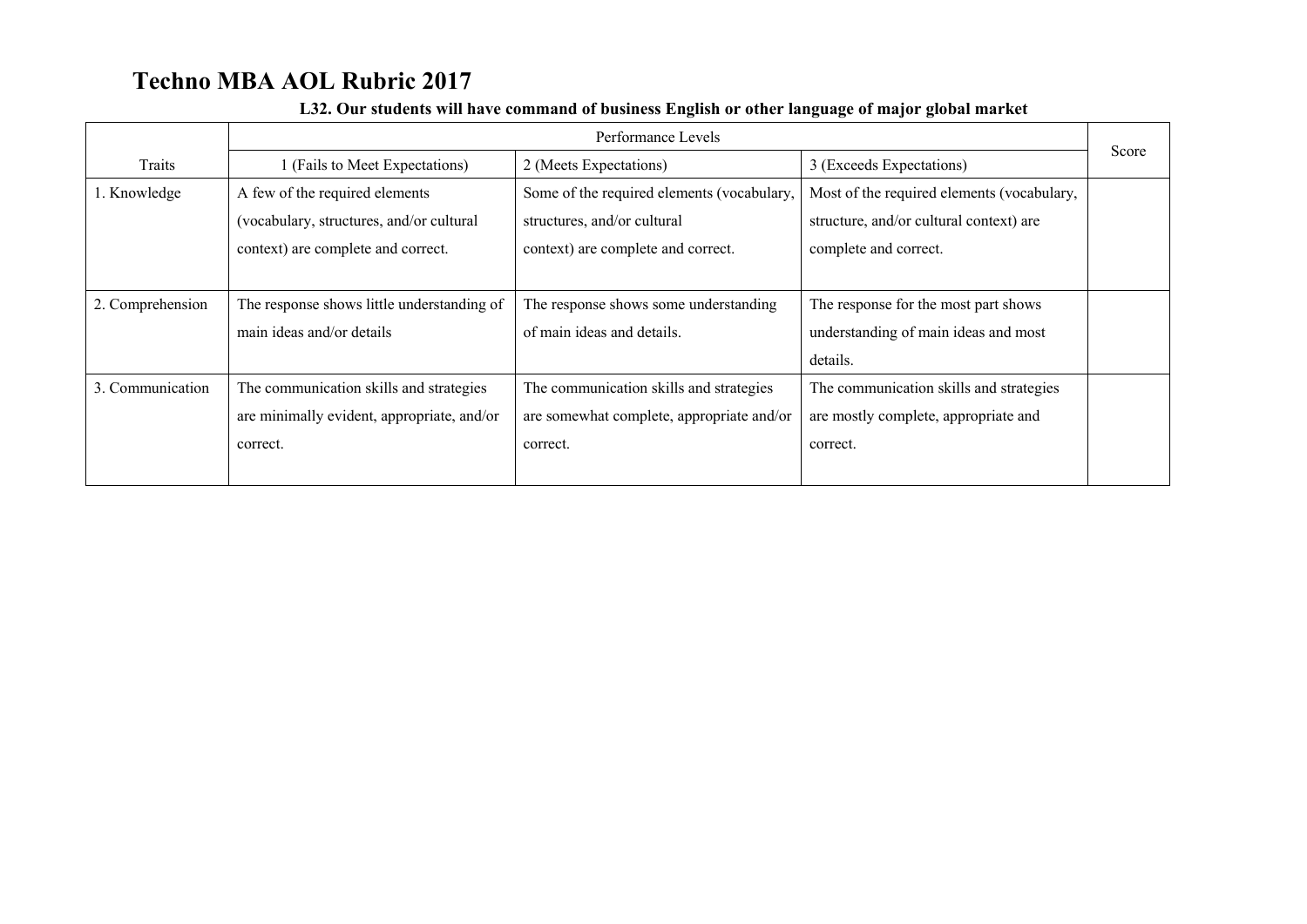**L4. Ethically & Socially Conscious Reasoning: Our graduates will understand the gravity of ethical behavior and corporate social responsibility**

|                 | Performance Levels                         |                                             |                                              |       |  |
|-----------------|--------------------------------------------|---------------------------------------------|----------------------------------------------|-------|--|
| Traits          | 1 (Fails to Meet Expectations)             | 2 (Meets Expectations)                      | 3 (Exceeds Expectations)                     | Score |  |
| 1. Identifies   | Has a vague idea of what the dilemma is    | Identifies the dilemma, including pertinent | Describes the dilemma in detail having       |       |  |
| Dilemma         | and is uncertain what must be decided in   | facts, and ascertains what must be decided  | gathered pertinent facts. Ascertains exactly |       |  |
|                 | individual or business behavior            | in individual or business behavior          | what must be decided in individual or        |       |  |
|                 |                                            |                                             | business behavior                            |       |  |
| 2. Stakeholders | Fails to recognize all stakeholders or     | Recognizes stakeholders and explores        | Recognizes all stakeholders and fully        |       |  |
| Consideration   | explores consequences and                  | some of the consequences and                | explores consequences and                    |       |  |
|                 | threats/opportunities                      | threats/opportunities fairly effectively    | threats/opportunities                        |       |  |
|                 | ineffectively                              |                                             |                                              |       |  |
| 3. Options      | Failed to identify all of the relevant and | Identified most of the relevant practical   | Correctly identified all of the relevant     |       |  |
| development     | practical options                          | options, but overlooked some related        | practical options and all of the related     |       |  |
|                 |                                            | conceptual problems and issues              | conceptual problems and issues               |       |  |
| 4. Options      | Failed to provide weightings of various    | Provided some evaluation of ethical and     | Provided appropriate and defensible          |       |  |
| Evaluation      | ethical and social arguments and reasons   | social reasons and arguments, but           | evaluations for all relevant arguments       |       |  |
|                 |                                            | overlooked important factual or logical     | noting wherever necessary factual            |       |  |
|                 |                                            | errors in some reasons                      | assumptions, logical errors, or conceptual   |       |  |
|                 |                                            |                                             | confusions.                                  |       |  |
| 5. Decision and | Has difficulty identifying and appropriate | Formulates an implementation plan that      | Formulates an implementation plan that       |       |  |
| Action          | course of action from among options        | delineates the execution of the decision    | delineates the execution of the decision     |       |  |
|                 |                                            |                                             | and that evidences a thoughtful reflection   |       |  |
|                 |                                            |                                             | on the benefits and risks of action          |       |  |

|  |  |  |  | L41. Our student will identify ethical and social dilemma and be able to recognize and evaluate alternative courses of action. |  |  |  |
|--|--|--|--|--------------------------------------------------------------------------------------------------------------------------------|--|--|--|
|  |  |  |  |                                                                                                                                |  |  |  |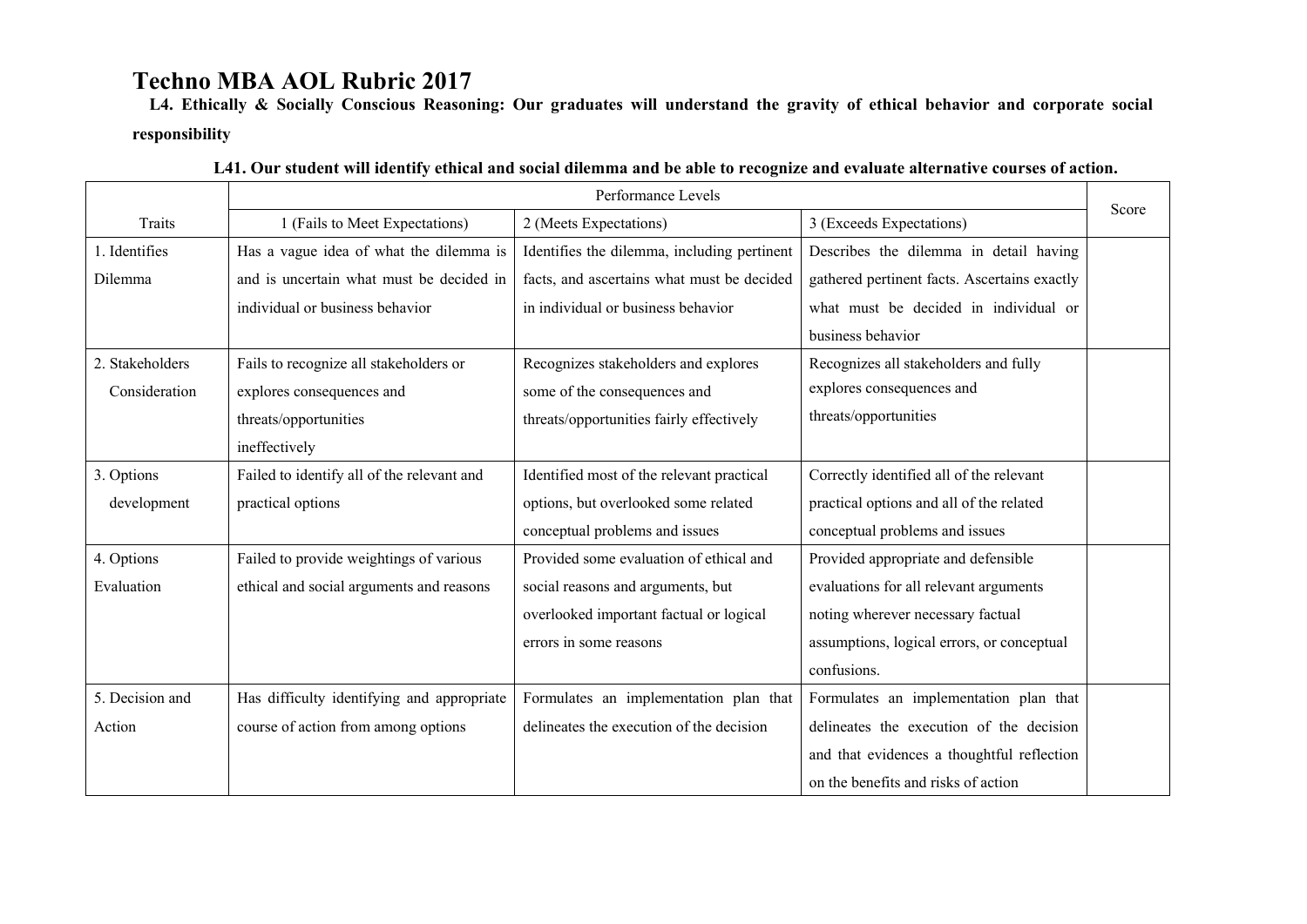|                  | Performance Levels                       |                                           |                                            |       |  |
|------------------|------------------------------------------|-------------------------------------------|--------------------------------------------|-------|--|
| Traits           | 1 (Fails to Meet Expectations)           | 2 (Meets Expectations)                    | 3 (Exceeds Expectations)                   | Score |  |
| 1. Importance    | Somewhat appreciates the importance of   | Mostly appreciates the importance to keep | Fully appreciates the importance of        |       |  |
|                  | keeping professional code of conduct     | professional code of conduct              | keeping professional code of conduct.      |       |  |
|                  |                                          |                                           |                                            |       |  |
| 2. Understanding | Somewhat understands the detailed        | Mostly understands the detailed contents  | Fully understands the detailed contents of |       |  |
|                  | contents of professional code of conduct | of professional code of conduct           | professional code of conduct.              |       |  |
|                  |                                          |                                           |                                            |       |  |
| 3. Compliance    | Somewhat complies with professional      | Mostly complies with professional code    | Fully complies with professional code of   |       |  |
|                  | code of conduct                          | of conduct                                | conduct                                    |       |  |

## **L42. Our students will know the professional code of conduct within their discipline**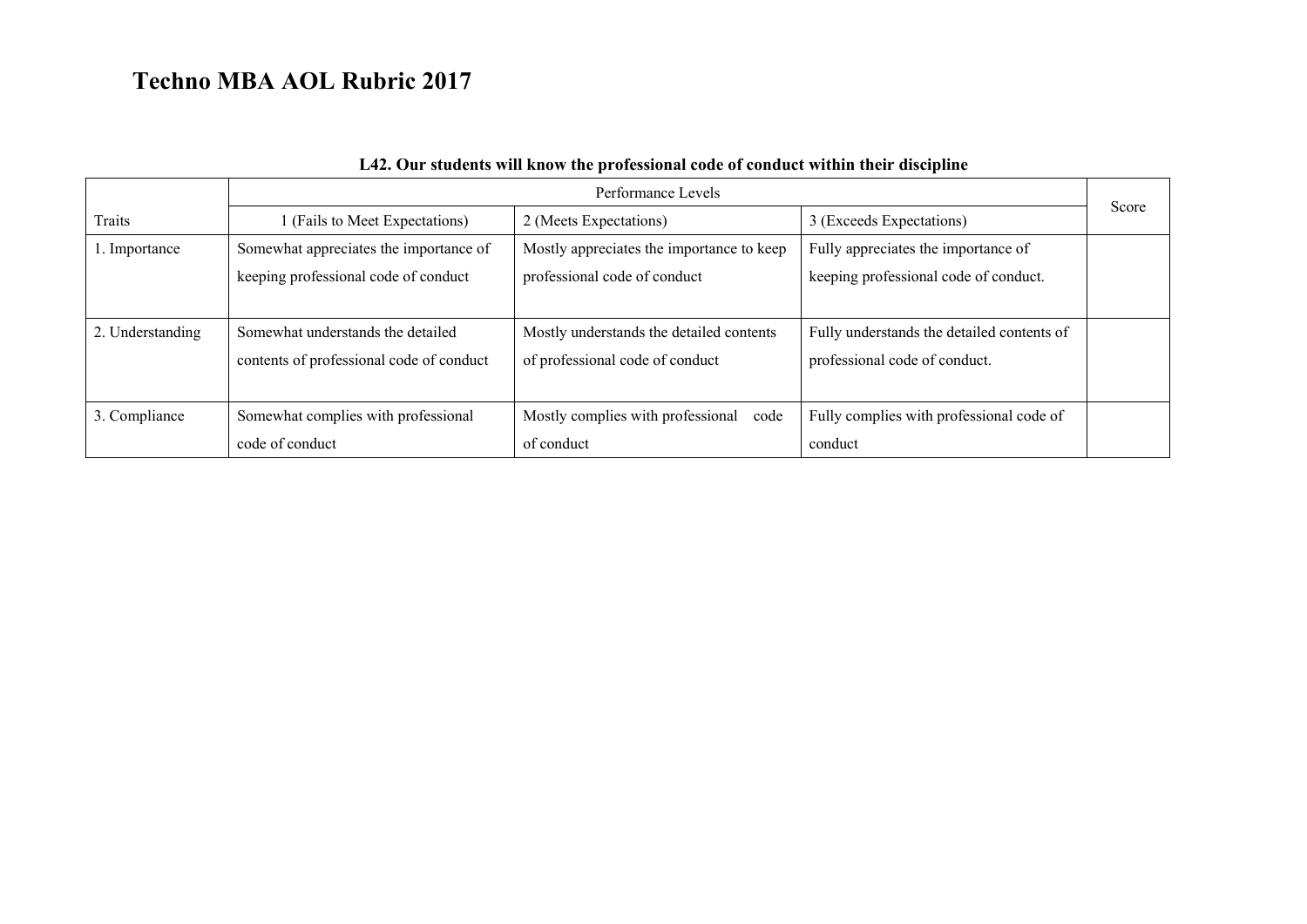**L5. Strategic and Analytical Thinking: Our graduates will be able to strategically and cross disciplinarily analyze business cases and to use appropriate analytical tools in solving business problems.** 

|                         | Performance Levels                          |                                               |                                              |       |  |  |
|-------------------------|---------------------------------------------|-----------------------------------------------|----------------------------------------------|-------|--|--|
| <b>Traits</b>           | 1 (Fails to Meet Expectations)              | 2 (Meets Expectations)                        | 3 (Exceeds Expectations)                     | Score |  |  |
| Factual                 | Shows little knowledge of case facts,       | Shows solid understanding of case facts       | Shows through grasp of case facts and        |       |  |  |
| knowledge               | makes factual mistakes                      |                                               | offers additional factual knowledge about    |       |  |  |
|                         |                                             |                                               | company or industry                          |       |  |  |
| Application of<br>2.    | Misuses strategic analysis tools, concepts, | Appropriately strategic analysis tools,       | Shows strong understanding and               |       |  |  |
| strategic analysis      | and techniques                              | concepts, and techniques                      | application of strategic analysis tools,     |       |  |  |
| tools                   |                                             |                                               | concepts, and techniques                     |       |  |  |
| Application of<br>3.    | Fails to incorporate financials into case   | Shows knowledge of ratios and trend           | Applies ratios and trend analysis to         |       |  |  |
| financial analysis      | analysis or shows only limited attempts     | analysis; demonstrates understanding of       | develop sound judgments about company        |       |  |  |
|                         | to understand financials                    | firm's financial standing                     | situation and prospects; presents financial  |       |  |  |
|                         |                                             |                                               | analysis professionally                      |       |  |  |
| Identification of<br>4. | Neglects to identify case issues; recounts  | Clearly identifies the key issues in the case | Develops a well-integrated statement of      |       |  |  |
| case                    | facts of case with little analysis          | and demonstrates understanding of             | the complex issues of the case and           |       |  |  |
| problems/issues         |                                             | company's decision situation                  | demonstrates understanding of situation      |       |  |  |
| Generation of<br>5.     | Identifies weak or infeasible alternatives  | Generates 2 or 3 feasible alternatives for    | Develops 2 or 3 insightful alternatives for  |       |  |  |
| alternatives            | with little attention to case issues        | resolving the key issues of the case          | resolving the issues; offers specificity and |       |  |  |
|                         |                                             |                                               | originality                                  |       |  |  |
| Recommendatio<br>6.     | Offers weak recommendations or pays         | Provides well-reasoned recommendations        | Integrates alternatives into a               |       |  |  |
| ns                      | little attention to addressing case issues  | that follow from the preceding analysis       | well-developed action plan; offers           |       |  |  |
|                         |                                             | and clearly address case issues; no           | specificity, priorities, and sequencing of   |       |  |  |
|                         |                                             | surprises                                     | actions                                      |       |  |  |

| L51. Our student will be able to strategically analyze business cases and will demonstrate the ability of sound business judgment. |  |  |
|------------------------------------------------------------------------------------------------------------------------------------|--|--|
|                                                                                                                                    |  |  |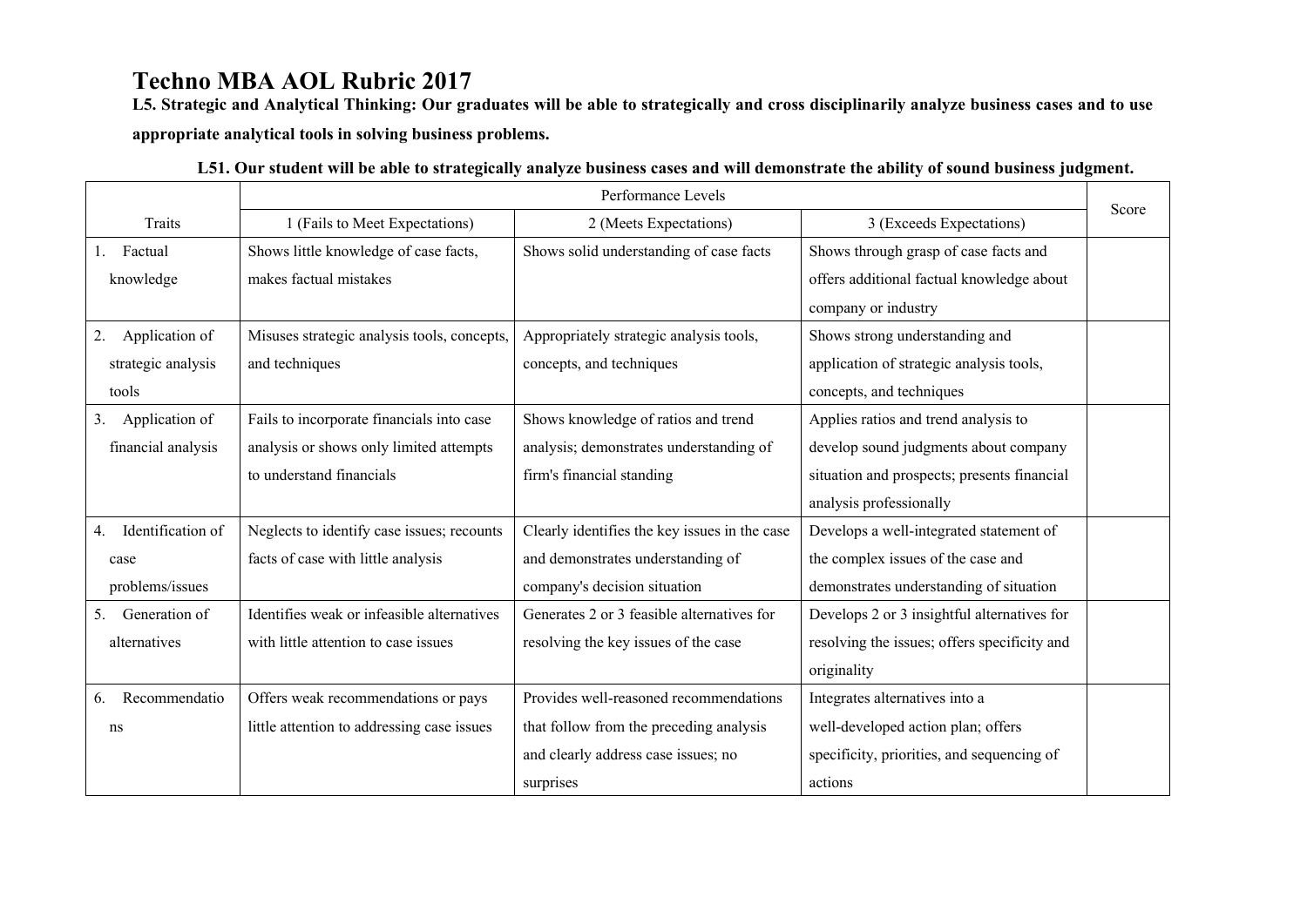| <b>Business</b> | Shows little attention to presenting sound | Provides good arguments backed up with | Provides strong rationale and convincing |  |
|-----------------|--------------------------------------------|----------------------------------------|------------------------------------------|--|
| judgment        | arguments or backing up ideas with         | factual knowledge, analysis, and       | arguments throughout; demonstrates sound |  |
|                 | analysis; offers "I think" statements      | persuasive rationale                   | business judgment                        |  |

|                    | Performance Levels                       |                                               |                                              | Score |
|--------------------|------------------------------------------|-----------------------------------------------|----------------------------------------------|-------|
| <b>Traits</b>      | 1 (Fails to Meet Expectations)           | 2 (Meets Expectations)                        | 3 (Exceeds Expectations)                     |       |
| Consideration      |                                          | Begins to relate alternative views from       | Addresses perspectives noted previously,     |       |
|                    | Deals only with a single perspective and | other disciplines to qualify analysis.        | and additional diverse perspectives other    |       |
|                    | fails to discuss possible perspectives   |                                               | disciplines to qualify analysis.             |       |
|                    | from other disciplines.                  |                                               |                                              |       |
|                    |                                          |                                               |                                              |       |
| 2.<br>Management   | Lacks understanding of basic             | Shows clear comprehension of basic            | Integrates and applies basic management      |       |
| principle          | management principles and strategic      | management principles and strategic           | principles and strategic thinking approach   |       |
|                    | thinking approach                        | thinking approach.                            | across multiple disciplines.                 |       |
| Discipline<br>3.   | Does not incorporate appropriate         | Somewhat applies appropriate                  | Clearly and reflectively applies appropriate |       |
| knowledge          | argumentation and methodology of other   | argumentation and methodology of other        | argumentation and methodology of other       |       |
|                    | disciplines                              | disciplines                                   | disciplines                                  |       |
| Intellectual<br>4. | Does not yet demonstrate intellectual    | Somewhat Demonstrates intellectual acuity,    | Demonstrates a high degree of intellectual   |       |
| sensitivity        | acuity, imagination, and sensitivity.    | imagination, and sensitivity.                 | acuity, imagination, and sensitivity.        |       |
| Horizontal<br>5.   | Does not yet integrate interdisciplinary | Partially integrates interdisciplinary skills | Successfully integrates interdisciplinary    |       |
| synthesis          | skills and knowledge.                    | and knowledge.                                | skills and knowledge.                        |       |
| Vertical<br>6.     | Does not yet demonstrate awareness of    | Demonstrates some awareness of                | Clearly demonstrates an awareness of         |       |
| synthesis          | inter-relationships among self, the      | inter-relationships among self, the           | inter-relationships among self, the          |       |
|                    | discipline, business, and society.       | discipline, business, and society             | discipline, business, and society.           |       |

### **L52. Our students will synthesize different discipline areas.**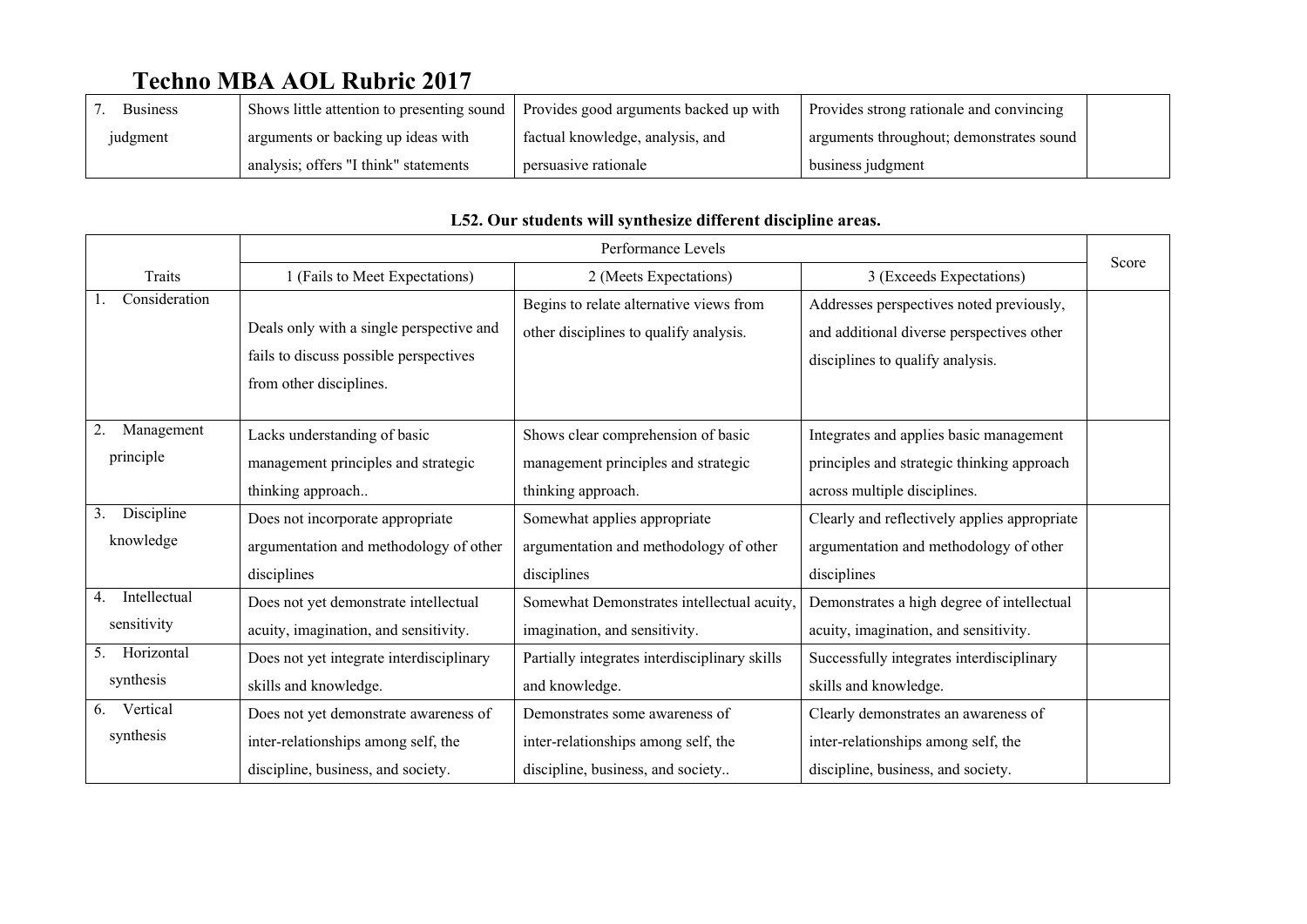|                                                                            | Performance Levels                                                                                            |                                                                                                                                                              |                                                                                                                                                                                                                                                                                           | Score |
|----------------------------------------------------------------------------|---------------------------------------------------------------------------------------------------------------|--------------------------------------------------------------------------------------------------------------------------------------------------------------|-------------------------------------------------------------------------------------------------------------------------------------------------------------------------------------------------------------------------------------------------------------------------------------------|-------|
| <b>Traits</b>                                                              | 1 (Fails to Meet Expectations)                                                                                | 2 (Meets Expectations)                                                                                                                                       | 3 (Exceeds Expectations)                                                                                                                                                                                                                                                                  |       |
| Problem/object<br>ive finding<br>Identification<br>2.<br>of<br>alternative | Does not attempt to or fails to identify and<br>summarize accurately<br>Does not identify alternatives        | Summarize issue, though some aspects are<br>incorrect or confused<br>Identifies and discusses a set of feasible<br>alternatives                              | Clearly<br>identifies the challenge<br>and<br>subsidiary, embedded, or implicit aspects<br>the<br>Identifies<br>integral<br>of<br>issues.<br>relationships essential to analyzing the<br>issue<br>Identifies a set of feasible options that<br>demonstrates creativity and the ability to |       |
| options                                                                    |                                                                                                               |                                                                                                                                                              | integrate knowledge                                                                                                                                                                                                                                                                       |       |
| Appropriate<br>3.<br>supporting<br>data/evidence                           | Data/evidence or sources are simplistic,<br>inappropriate, or not related topic                               | Appropriate<br>data/evidence or sources<br>provided, although exploration appears to<br>have been routine                                                    | Examines<br>evidence<br>and<br>its<br>source:<br>questions its accuracy, relevance, and<br>completeness                                                                                                                                                                                   |       |
| Quantitative<br>4.<br>evaluation                                           | Evaluation is poor, not consistent with the<br>criteria or does not use facts correctly                       | Evaluation<br>relatively<br>is<br>adequate,<br>consistent with criteria and<br>facts are<br>generally used correctly                                         | Evaluation is effective, consistent with<br>criteria and facts are used correctly                                                                                                                                                                                                         |       |
| Qualitative<br>5.<br>evaluation                                            | Evaluation is poor, not consistent with the<br>criteria or does not use facts correctly                       | Evaluation<br>is<br>adequate,<br>relatively<br>consistent with criteria and facts are<br>generally used correctly                                            | Evaluation is effective, consistent with<br>criteria and facts are used correctly                                                                                                                                                                                                         |       |
| Advanced<br>6.<br>analytical<br>techniques                                 | Does not use any advanced analytical<br>techniques such as statistical analysis and<br>decision science tools | Somewhat<br>advanced<br>analytical<br>uses<br>techniques such as statistical analysis and<br>decision science tools to analyze data and<br>solve the problem | Effectively<br>advanced<br>uses<br>analytical<br>techniques to analyze data and solve the<br>problem                                                                                                                                                                                      |       |

## **L53. Our student will use appropriate analytical technique to analyze data and solve business problems.**